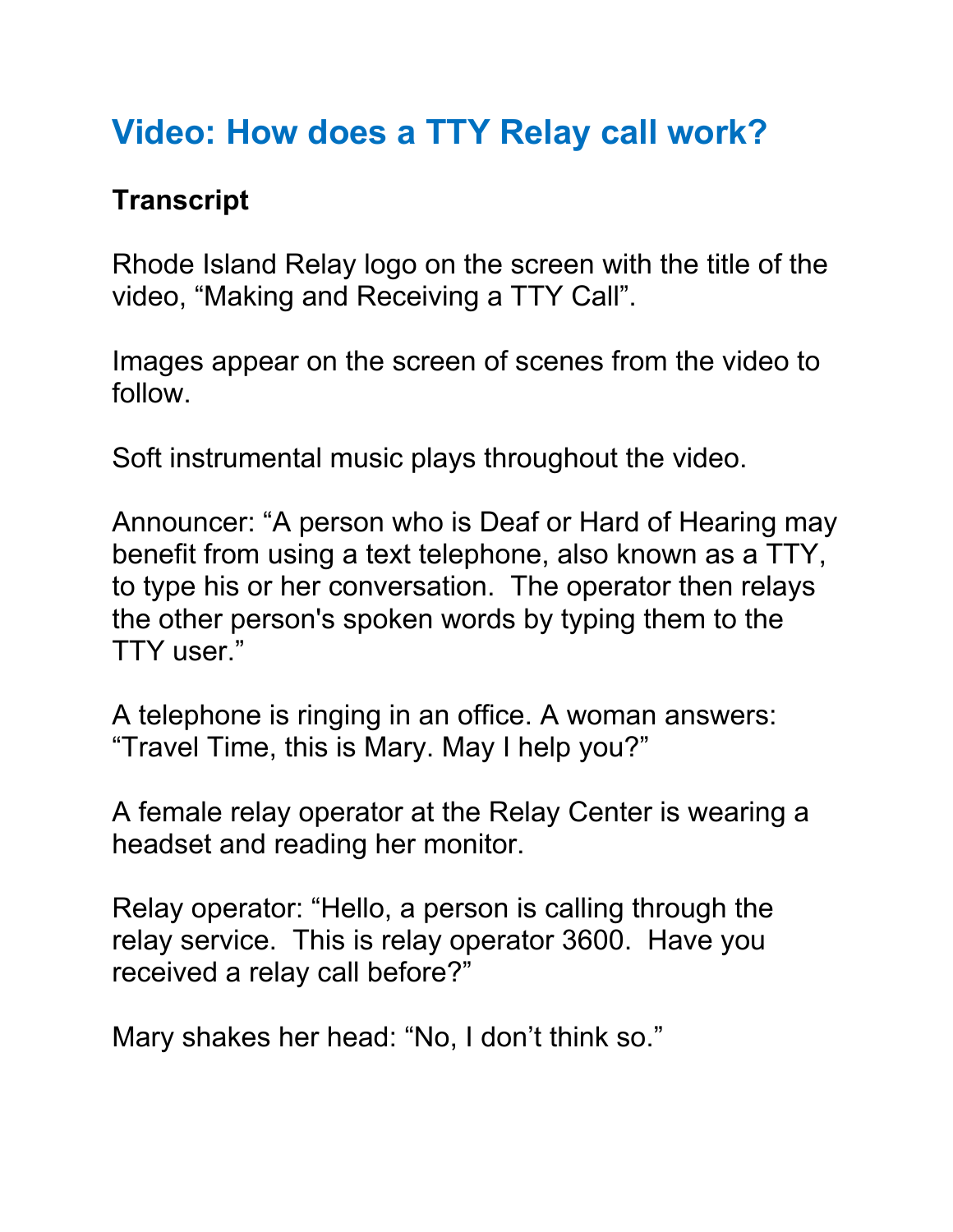Relay operator explains: "The person who has called you is Deaf or Hard of Hearing. The caller will type their conversation and I'll read it to you. When you hear the words "go ahead", it's your turn to speak and I'll type everything heard. Please speak directly to the caller and say, 'go ahead', when you're ready for a response. One moment for your call to begin."

A man, in a home office, is typing onto his TTY device. Relay operator is speaking the man's typed words as they appear on her monitor.

Scene alternately shifts between the relay operator talking, Mary listening and the TTY user typing his words.

TTY user types: "This is Emeka Bello. I need to change my flight scheduled for this Friday. My client added a meeting and I need to stay several hours later. My confirmation number is NP23116. If you can get me out on the last flight of the day arriving before midnight it would be helpful. GA"

Mary replies while looking at her computer screen: "Oh, hi Emeka. Let me look that up for you."

Relay operator types Mary's spoken words which are then displayed on Emeka's TTY screen.

Mary continues as she looks at her computer screen: "It looks like there is still room on the 7:30 flight that will get you back by 11:15. Will you have time to finish your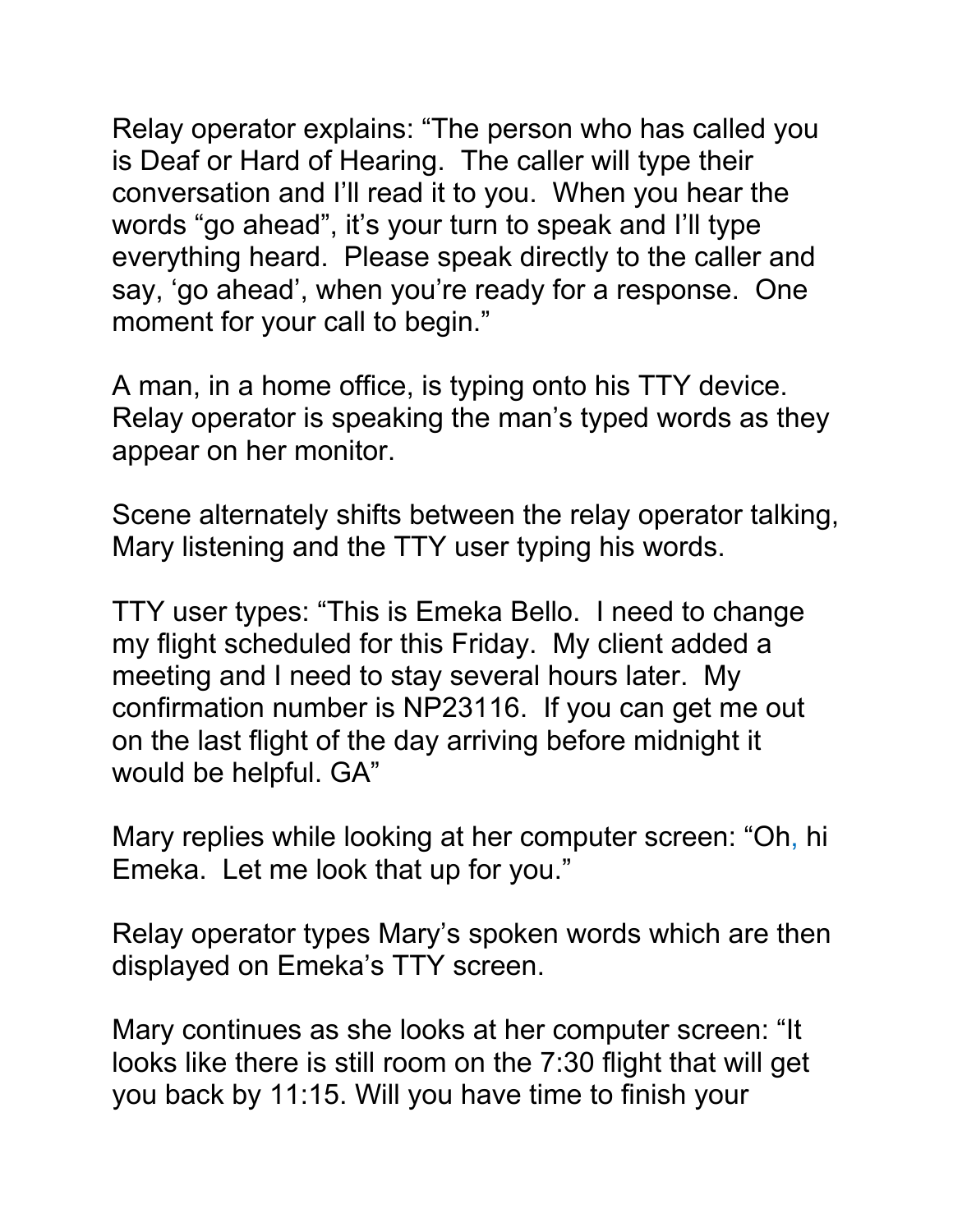meeting and get to the airport by at least 6 o'clock? Go ahead."

Emeka reacts to the news with a quick clap of his hands. He types: "That's perfect. I have to take another call right now. When everything is confirmed, please call me back. Dial 711 and give them my TTY number. Thank you. Go ahead."

Relay operator reads aloud his response to Mary. Mary takes notes.

Screen fades to black to note passage of time. Then Mary is seen dialing the phone while looking at her notes.

Relay operator answers: "Hello. Relay Operator 3600. May I have the number you're calling, please?"

Mary: "Hi, please connect me with 555-227-1620."

Relay operator types in number and speaks: "One moment please, while I connect your call."

Relay Operator connects the call with Emeka. A bright light flashes on his TTY to show that it is ringing. He answers on the TTY by typing in "Hello, this is Emeka. GA."

Relay operator speaks: "Hello, this is Emeka. Go ahead."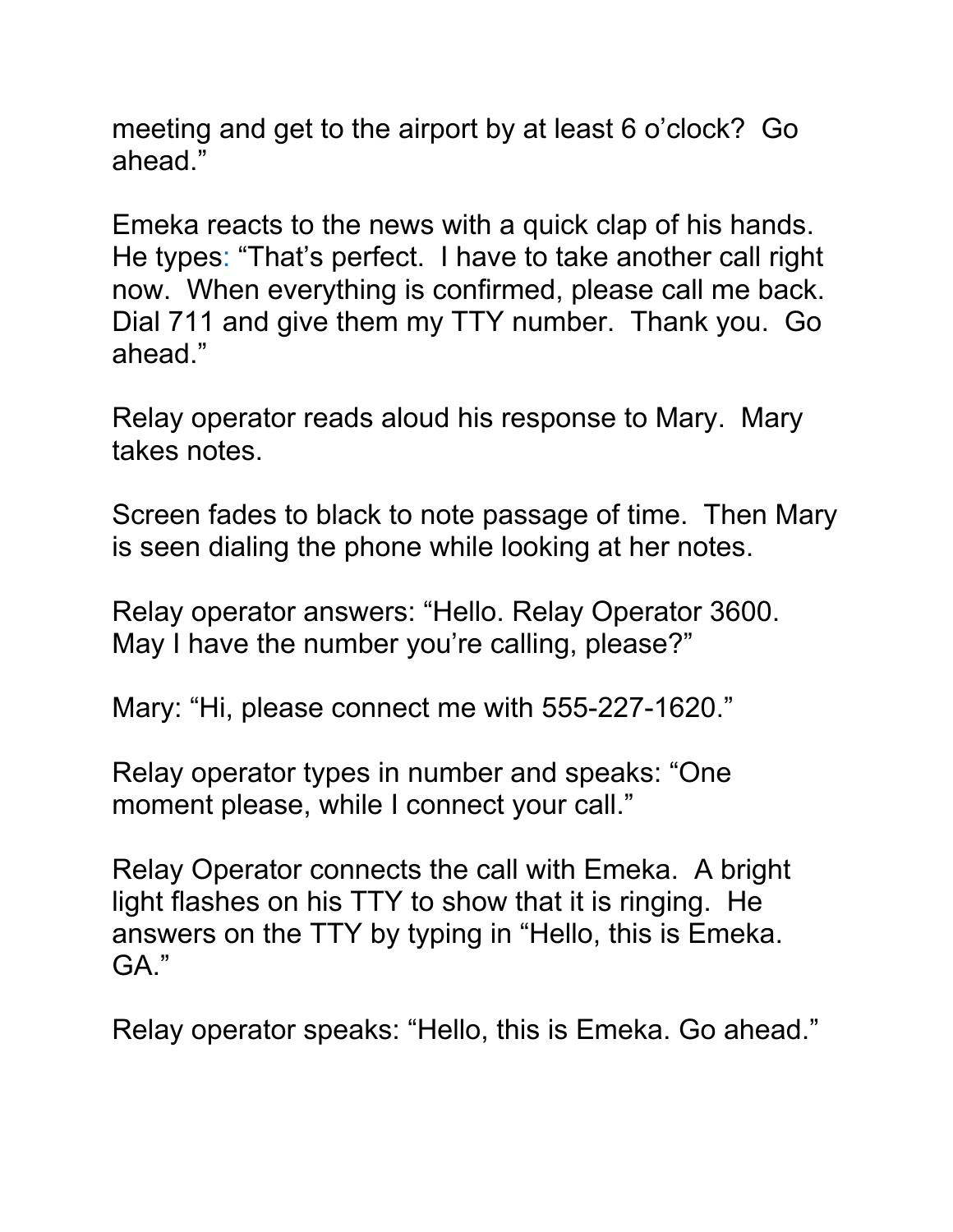Mary smiles. Scene alternates between Emeka, his TTY screen with the words on it, the relay operator and Mary.

Mary: "Hi Emeka. This is Mary from Travel Time. Your flight change is confirmed. Your flight is scheduled to depart at 7:30pm arriving at 11:15pm. It is a non-stop flight. Your new confirmation number is NP24160. May I help with anything else? Go ahead."

Emeka types onto his TTY. Relay operator reads aloud his typed words to Mary: "That is all I need. I appreciate your help. Goodbye." Relay operator added: "And your caller has hung up. Thank you for using the relay service and have a wonderful day."

As the announcer speaks, there is a large 7-1-1 in a box. In other sections of the screen, there are video clips from what was shown in the video. A new box displays "Available in English and Spanish." The final graphic shows the Rhode Island Relay logo, the video title, "Making and Receiving a TTY Call",

"RhodeIslandRelay.com", and phone number 1-866-703- 5485.

Announcer: "711 is the statewide telephone relay number that connects people who use standard telephones with people who use TTYs. This Relay service allows easier access for relay users, businesses, friends and family of TTY users. The service is available for both English and Spanish language callers. While Rhode Island Relay services are free, long distance charges may apply. To